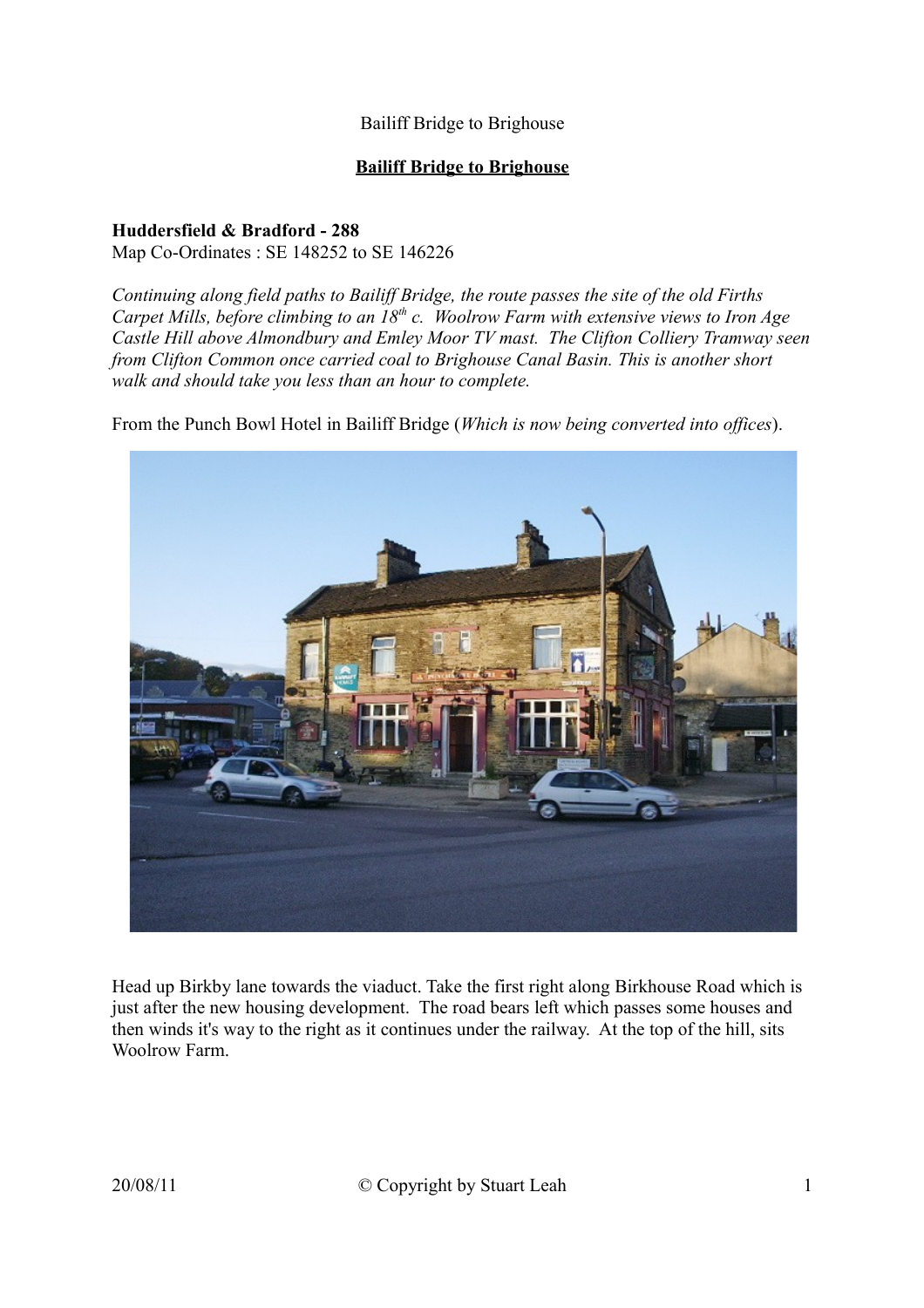Turn left just before the bend to climb a stone stile in front of a bungalow. Turn right and follow the wall as you descend this hill to the bottom, climbing over stiles and through fields.



When you reach the last field, you may spot horses grazing here so be careful. In the bottom right corner is an opening taking you onto Thornhill Beck Lane. Turn right and head downhill towards the viaduct.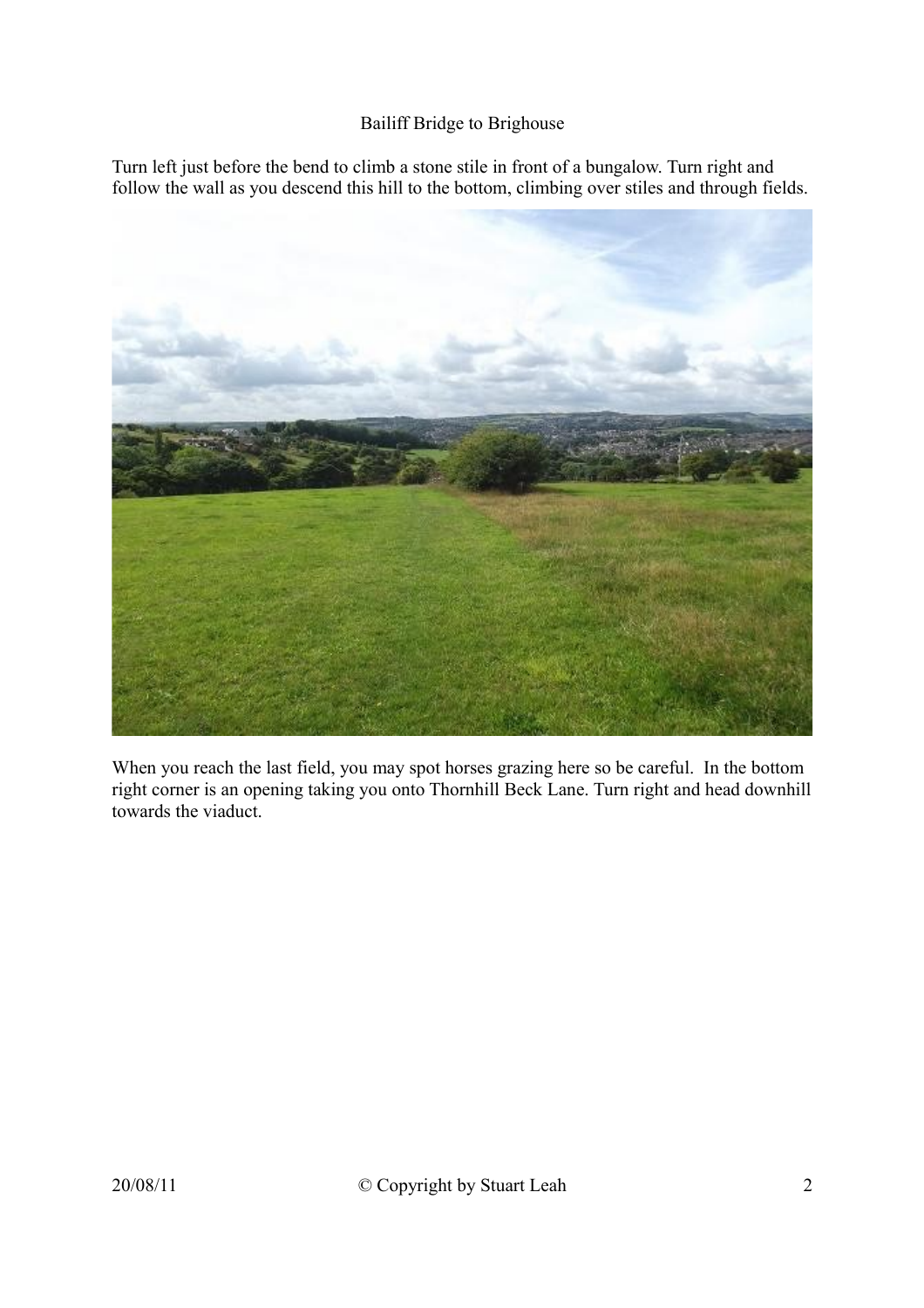After about 200yards turn left up some steps, to follow the path uphill, then go through the gap in the wall to emerge on to the road above.

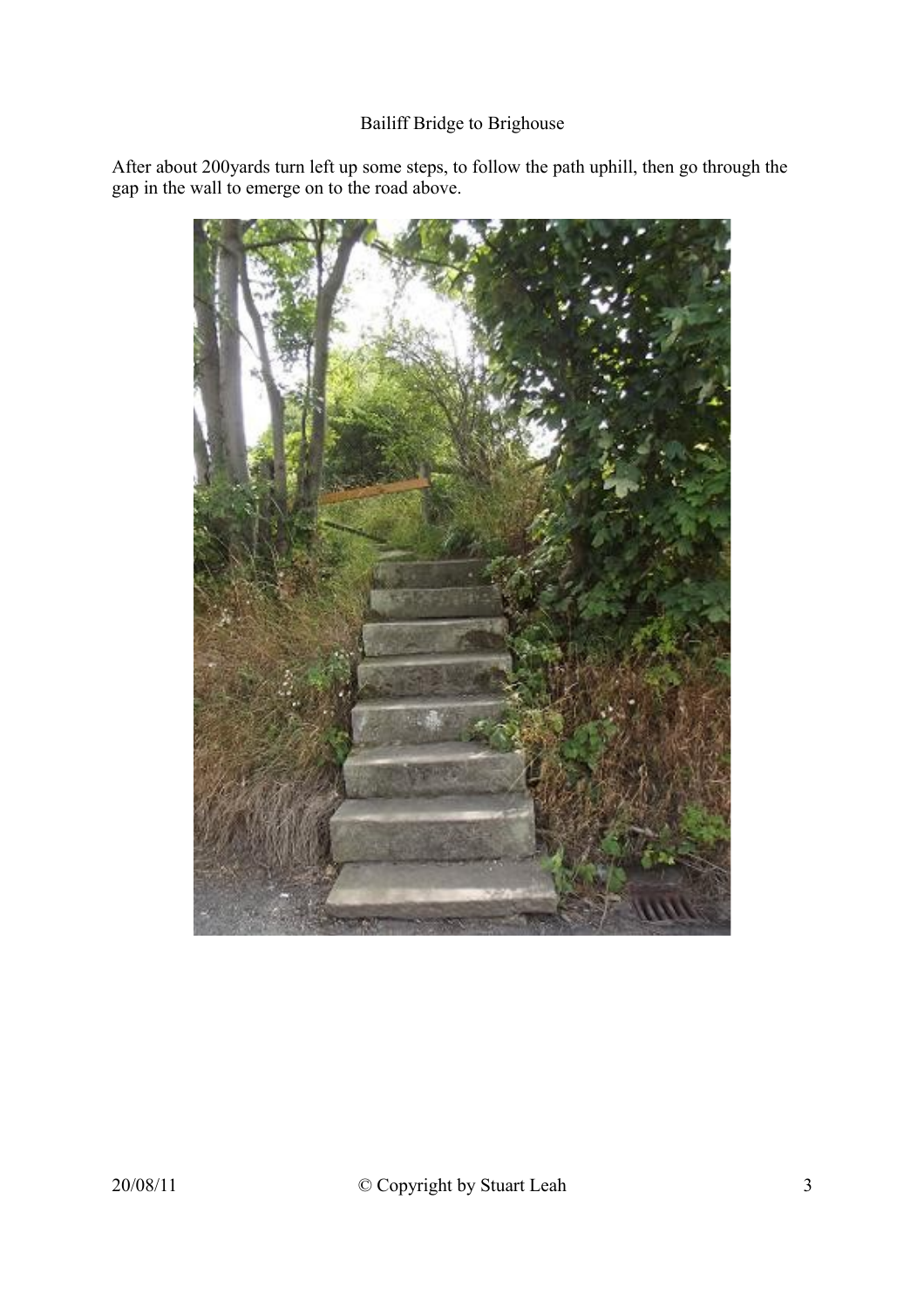

Turn right to follow Thornhills where the road bears right and left near a large house.

## **Isolation Hospital**

*The only information on this hospital, was that in the 1800's it was used as an Isolation Hospital for the local population.*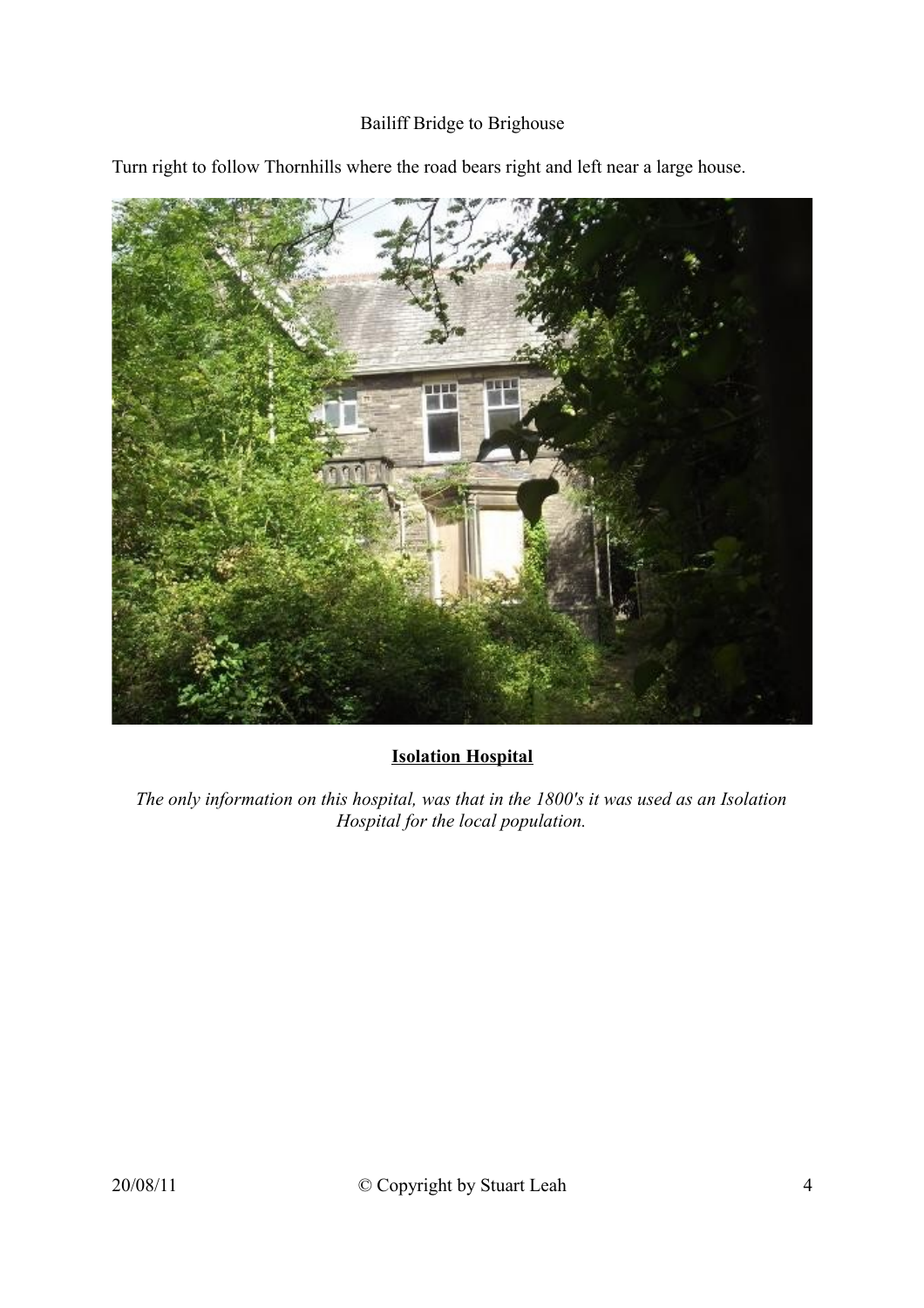After about 200yards, go through a gap in the left hand side of the gate, to follow a faint path downhill through a wide field. At the bottom go through a tight gap in the wall. Turn immediately left.



Whilst keeping the wall on your left and the trees on your right, follow an easy route to reach the steps at the far end..

*On the other side of the trees to your right, the old railway line went through here.*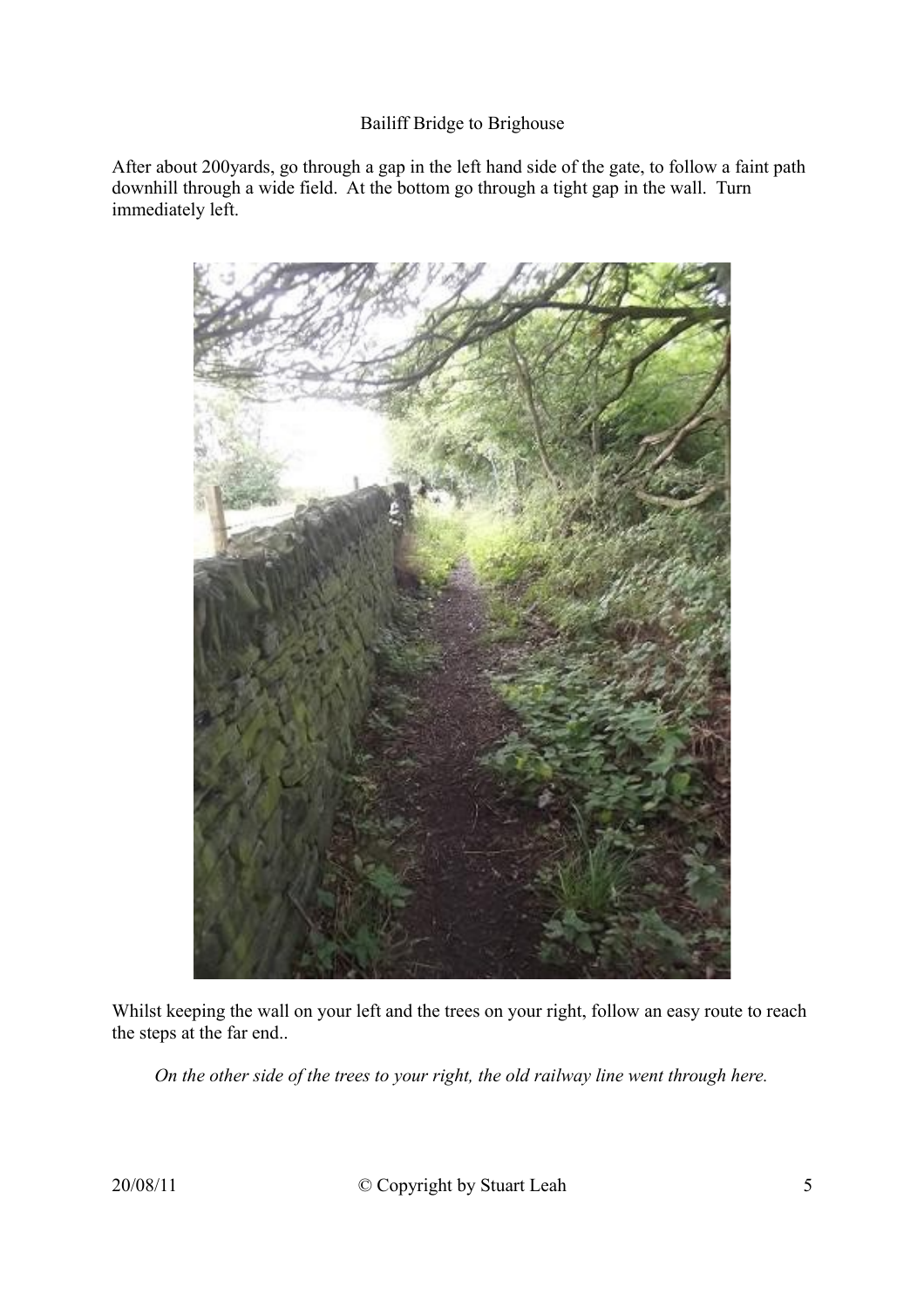Descend the steps and carefully cross the busy A643. Head down the short street opposite Alegar Street**.**



Turn right onto the busy A644. Turn left into Grove Street and along Mill Lane to Sainsbury's at the far end.